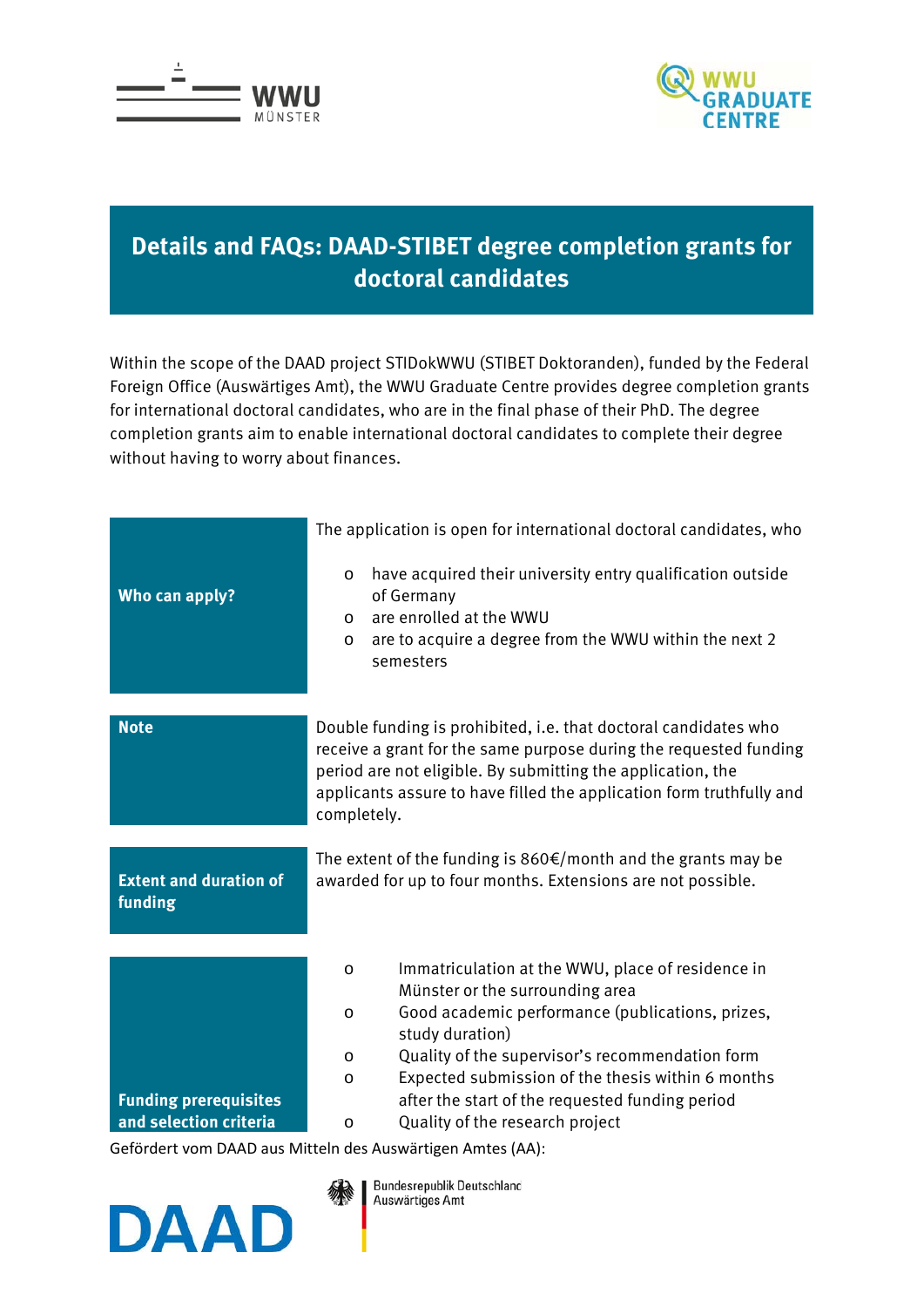

Awardees are expected to submit a copy of their doctoral degree to the project coordinator [\(internationals.gc@uni-muenster.de\)](mailto:internationals.gc@uni-muenster.de) after completing the PhD.

Gefördert vom DAAD aus Mitteln des Auswärtigen Amtes (AA):